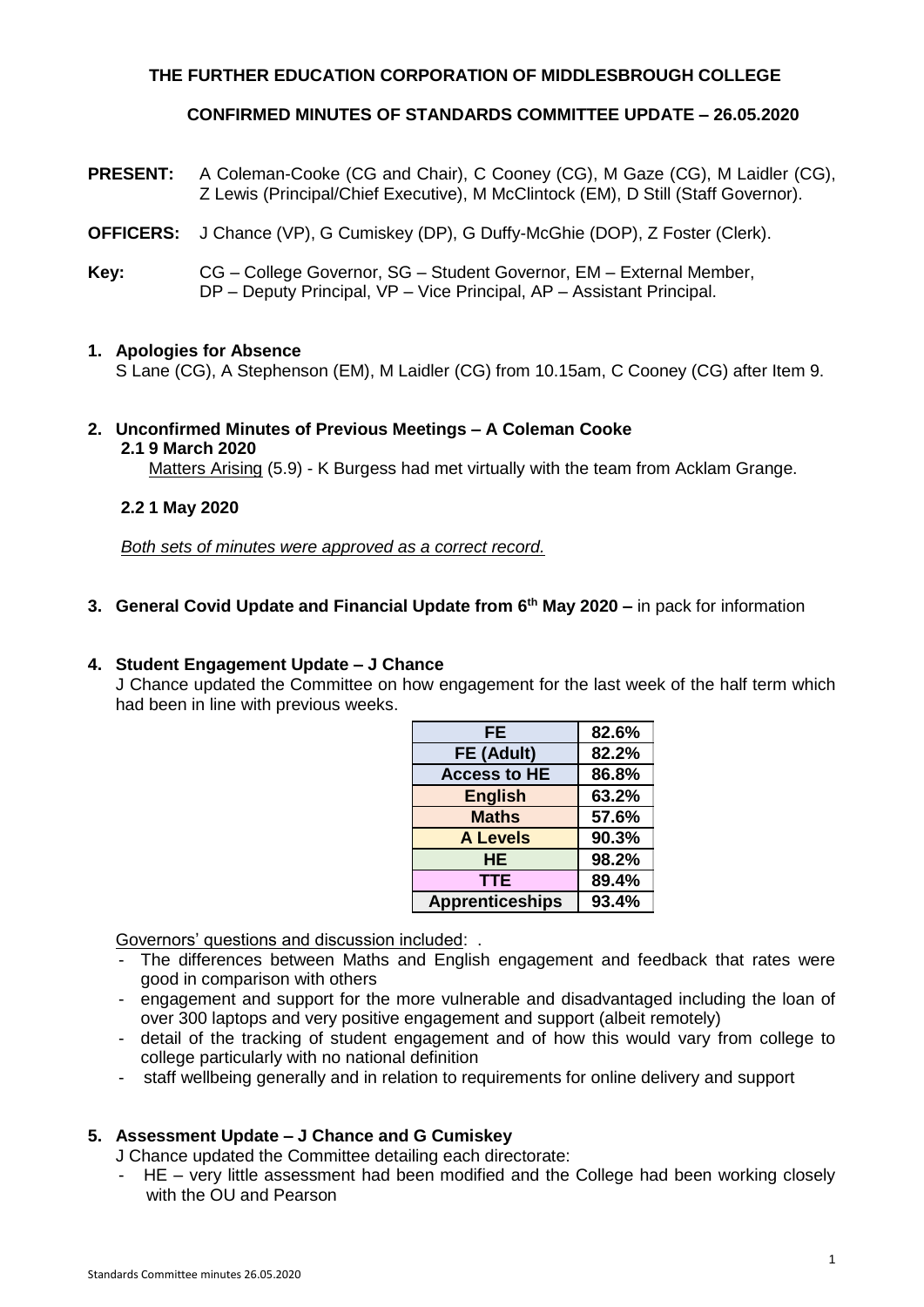- A Levels/GCSE predicted grades with group ranking in 10s for English and Maths. Predicted grades for all were being finalized over the next week and would be similar to achievement last year
- Vocational the majority would be assessed through predicted grades with a few examining bodies yet to give detail. The situation with occupational competence was yet to be fully resolved. The timescales were very tight but teams were working well progressing this
- Access predicted grades
- Apprenticeships the processes for Standards and Frameworks were outlined. Over 500 construction students would need access to College in the next two weeks in order to complete.

Retention was of upmost concern - 30% of apprentices were furloughed with their future currently unknown. Z Lewis gave additional detail in relation to the service industry and construction and of the difficulties there would be in finding new employers should likely redundancies occur.

Discussion and questioning focused on apprenticeships with consideration of breaks in learning (25); withdrawals and the future of furloughed apprentices including alternative options within College; and possible new government guidance and the likelihood of any future funding in order to support a very different employment market.

# **6. Apprenticeships Update – G Cumiskey**

A full update was given including:

- that 59% of college based apprentices were still working and learning; 33% were on furlough and doing off the job training totaling 92% who were still training; 7% were approaching gateway; assessment options and certification with less than 1% having been made redundant/not doing off the job training. It was acknowledged that the figures above could change significantly depending on the furlough scheme changes/cessation
- $ITE 77%$  were still working/training; 21% were furloughed/accessing off the job training;</u> 2% gateway/awarding bodies. The greater numbers still working was attributed to working with larger employers
- The College were pleased with engagement levels(typically 90%)
- Retention was the largest quality risk with the impact potentially affecting the College for up to 3 years
- M Gardiner was scoping up a visit for K Townsend to assess quality in early July
- Recruitment was starting to pick up

Governors' discussed - Smart Assessor, which was now being used across the board with support from M Gardiner and G Duffy McGhie's teams.

# **7. KPIs Update – J Chance**

J Chance updated the Committee including:

- Study Programmes English and Maths on par with last year; wider study programmes were historically good; some further analysis was being undertaken for BTEC but overall there were few concerns
- There was a live Student questionnaire was out which combined seeking views on the regular College experience and also the online package. Data would come back to the Committee in due course. There were separate surveys for HE and apprenticeships
- Adults retention was higher than the national rate. Predicted achievement was on par/slightly better than last year (which was at the national rate)
- Apprenticeships 5% higher retention than last year and achievement outturn 5% higher. It was highlighted that the impact of furlough may change this situation considerably
- HE no concerns with outturn expected as predicted
- TTE apprenticeship engagement was good and study programmes were with Stockton this year.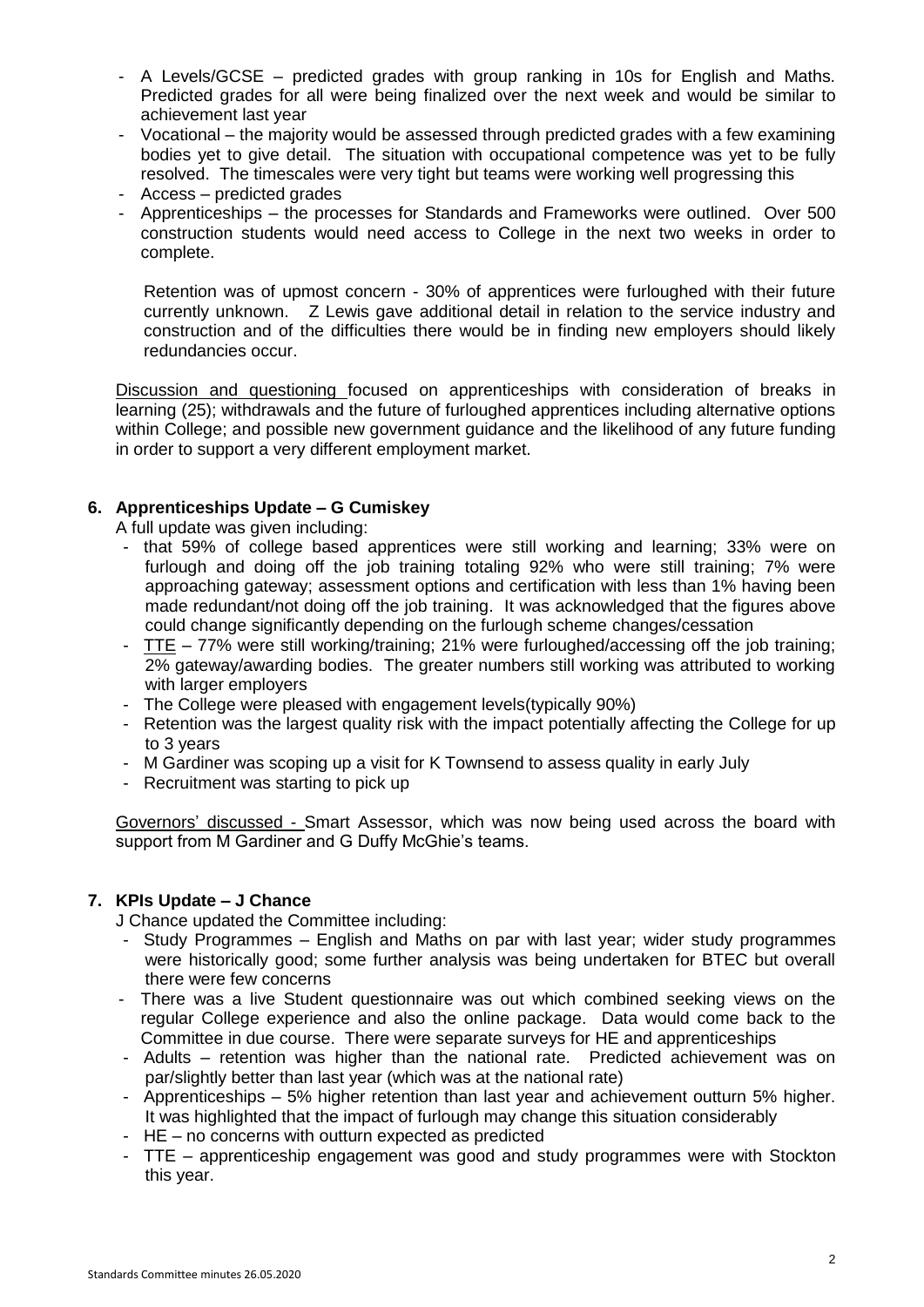- Appeals process Ofqual guidance had confirmed that appeals could only come to the centre on process not grades. If students wanted to resit in November they would have to go back to their original centre (i.e. school) which was helpful to College planning of exams
- Students would get their grades on the planned dates in August and in the usual manner
- No national achievement data would be published though the College would be producing its own

### Governors' questions and discussion included:

- the different achievement predictions within Adults courses
- Distance Learning increased numbers with furlough (including College based staff)
- the need to encourage a large return for the student survey to best support future options for blended learning across all levels and departments
- HE delivery and content for next year including informing students of the offer
- the complexities of predicting English and Maths grades for staff; ranking submissions and the support for staff from the Heads of Quality
- Awarding bodies grading processes including the possibility of downgrading predictions and the possible backlash on staff on results days
- concern in relation to over-inflation of grades and the possible effect on the College (which has operated a robust system) depending on mechanisms to be used by tawarding bodies
- the impact of achievement figures this year of students on 2-3 year courses
- English and Maths resits the College would operate the autumn series as per earlier years

# **The Committee acknowledged the great effort by all staff during this time.**

### **8. Teaching, Learning and Assessment Update – G Duffy-McGhie**

G Duffie McGhie talked to the report, outlined the key differences between the new and old systems:

- A non graded, two way process which would still allow for development and support of teachers who needed it
- Bigger focus on innovation so as to be able to disseminate the significant areas of outstanding teaching across the College
- Greater control for managers in supporting staff development at the various different stages of teaching
- detail of the IRIS Connect system for observations
- an overview of each of the stages and continuation of the manager's walk through

#### Questions and discussion included:

- How staff would feel about the video aspect of IRIS Connect. Senior union members had seen the demo and had been impressed; control rested with the member of staff and several sessions could be recorded; it could be perceived as less intrusive than a standard lesson observation
- Appraising staff of the changes only union reps and mentors were currently aware
- IT skills required and time mentors would go through the training first and would, in time, act as the digital support for teaching colleagues
- The need for robust guidelines in relation to access; storage and GDPR were discussed and clarification given in terms of cloud storage and access
- Parental/student views of being filmed anonymization could occur and safeguarding guidelines would be adhered to furthering discussion of those staff who regularly worked with vulnerable students
- The measurable and analytical aspects of the system including recordable dialogue and evidence allowing for richer feedback particularly in the later stages
- Whether the timing was right for such a change concluding that the encouragement of innovation; development and sharing of good practice would be highly beneficial. Additionally, with the increased use of technology over the recent period teachers were well placed to adapt

Governors expressed an interest in seeing the system in operation in due course.